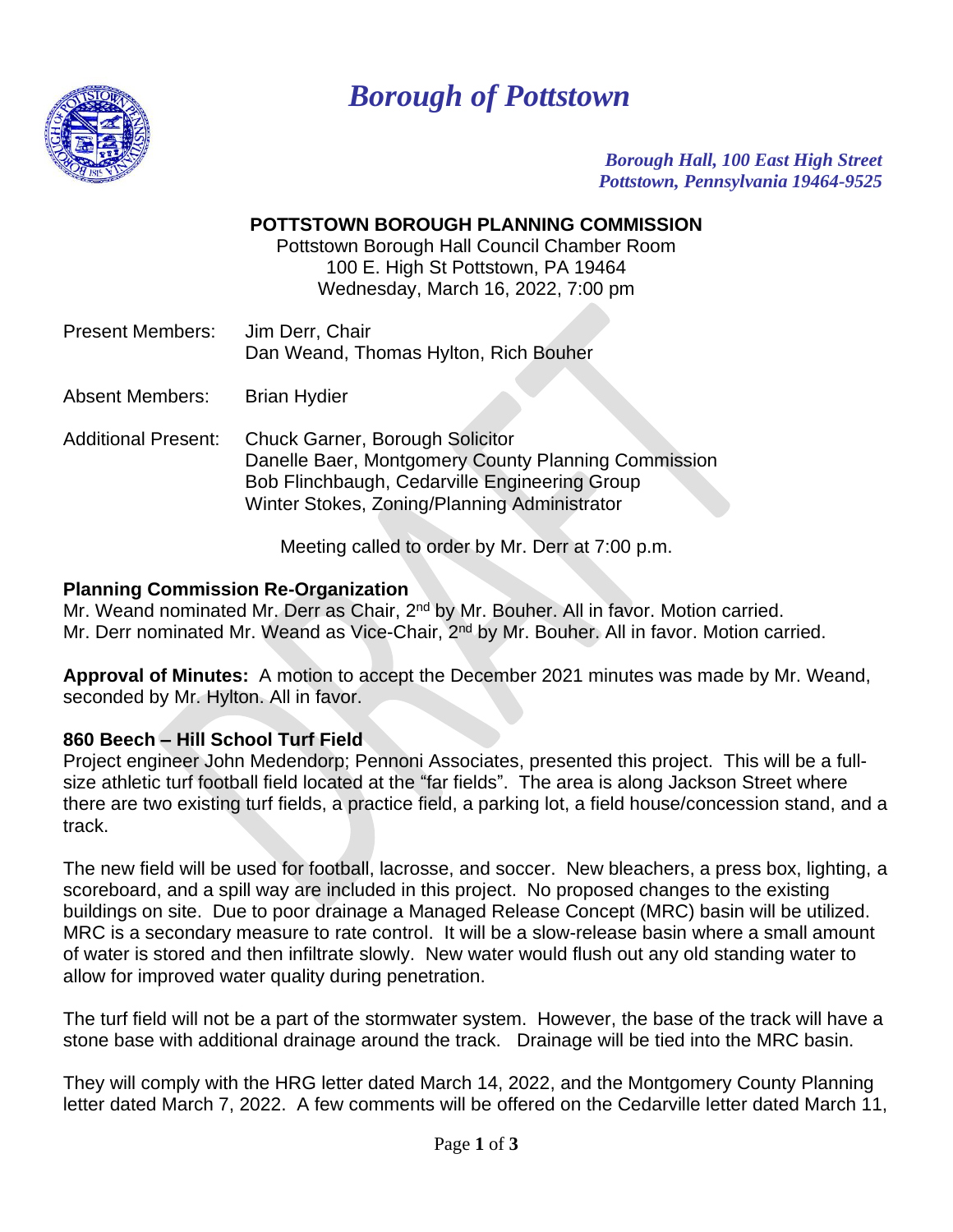2022; however, they will comply with the majority of items. The 22 waivers are being requested are the similar to those requested in previous projects due to the campus setting.

Mr. Medendorp's stated they will comply with most comments in the Cedarville and zoning items will be coordinated with the Zoning Officer.

Mr. Flinchbaugh said that he would support most of the waivers, as the comments generally gear towards stormwater management. There will be a few added comments to the waivers.

Mr. Hylton inquired about tree requirements. Mr. Flinchbaugh said no additional parking is being proposed as far as parking lot trees. Street trees were not commented on as it is a campus. Mr. Flinchbaugh asked Mr. Medendorp if they provided calculations for open space trees. Mr. Hylton said this project abuts Jackson Street. Mr. Flinchbaugh said the Planning Commission can recommend that this be complied with. Mr. Hylton requested a calculation of all trees (on the entire lot), according to the ordinance vs what exists. This is for the benefit of the Planning Commission to understand the impact of tree waiver requests both now and in the future. Mr. Hylton noted that 14 trees on the property were recently cut down along Jackson Street. The applicant will provide a tree count to Mr. Flinchbaugh.

Mr. Jedrusiak of 377 Walnut Street asked what would become of the existing football field along Beech Street. Mr. Medendorp said there are no changes planned for this field.

Ms. Baer asked Mr. Medendorp to talk about the engineering of the field and is the intent to allow for public access it? He said a number of consultants will be involved with the turf field plans. The details are not provided on the plans but the layout is; and the field will remain private. Mr. Hyton noted that tournaments have been hosted in the past. Ms. Baer asked if there will be overflow parking. Mr. Medendorp noted there is no additional parking proposed for this use and there is parking throughout the campus. It was discussed that a building permit will be required for the bleachers and that they will be ADA compliant.

A motion was made by Mr. Weand, seconded by Mr. Hylton to recommend preliminary/final approval of the Land Development plan subject to compliance with the following letters: the Cedarville letter dated March 11, 2022, the Montgomery County Planning Commission letter dated March 7, 2022, and HRG letter dated March 14, 2022, and with a fee in lieu of open space. Three in favor, zero objected, and Mr. Bouher abstained.

A motion was made by Mr. Weand, seconded by Mr. Hylton, to recommend the grant waivers set forth in Pennoni's letter dated February 11, 2022, with the exception of waiver request for trees. This would be an open issue to be addressed. Three in favor, zero objected, and Mr. Bouher abstained.

# **144 W High Street – Montgomery County College**

Representatives did not appear before the Commission this evening. A revised plan was just submitted.

# **816-842 (even) Queen Street – Precision Polymer**

A motion was made by Mr. Weand, seconded by Mr. Hylton, to Acknowledge receipt of this new project. All were in favor.